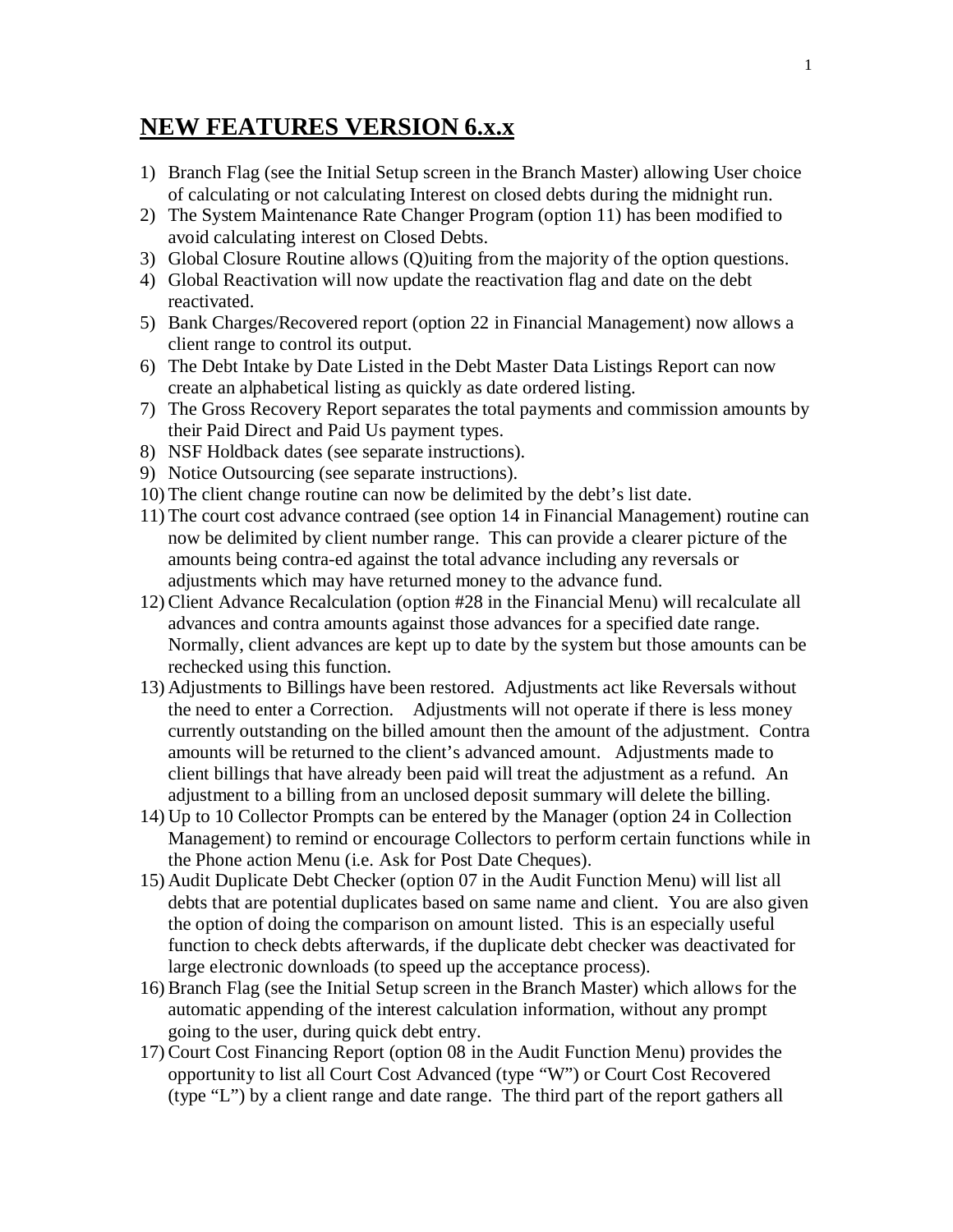Court Cost Advanced by the indicated client range and date range and then gathers all the Court Cost Recovered associated with those advanced amounts.

- 18) The Reversed Collector Inventory Report (option 17 in Collection Management) can now be limited to show information on active accounts only.
- 19) Debt Reassignment (option 02 in Collection Management) has the additional reassignment criteria type of #4 "Reassign by Client Range".
- 20) The Gross Recoveries Report (option 07 in Branch Management), in addition to showing total recoveries and commission, now shows the breakdown of Direct recoveries and Paid Us recoveries. This report has also been modified to prepare for the upcoming switch of the provincial designation for Newfoundland as "NL" instead of "NF".
- 21) A client flag in the Client/Flags/Default section can be setup to auto transfer debts in pre-collections to active if verbal contact with the debtor is made.
- 22) Separated MO=Money Order from CQ=Cheque when identifying payment methods as NSFs would not affect money orders.
- 23) Check the validity of the notice names entered in the client pre-collection area to ensure that what is entered do in fact exist as notices.
- 24) Alias Screen (see screen E). Have the ability to enter up to 4 different first and last names used as aliases. These names can then be found using the Name Search.
- 25) Notices on debts that are subsequently flagged as mail returned will no longer be printed. Additionally, any notice not printed for any reason (Mail Returned, Closed, Returned, Paid in Full or Settled) will write a comment indicating why the notice was not released.
- 26) Crucial Comments (see screen F). There is an option C in the Comment section which allows you to transfer individual comment lines to one of 5 lines of crucial comments. This way, important comments can be stored separately for easy review.
- 27) The top of the debt screen will now indicate specified conditions to inform the Collector that there is pertinent information present in other screens. For example if Alias names are present then the top line will say Alias.
- 28) The entire Free Form notice line will now be written to the comments. Previous versions truncated the free form text which was wider then the comment line. Long Free Form lines will now be split between 2 comment lines.
- 29) 100.00 % Commission Rates on transactions can now be entered.
- 30) Client's now have a separate field for province. All reports have been modified to accommodate this addition and will still function properly it if the province field of a client remains empty.
- 31) Added the ability to utilized notice macro's when a co-borrower is present.
- 32) Modified the Tax Listings on Commission by Payment Amounts so that 3 positions after the decimal are displayed for the Tax Amounts. This rectifies a rounding problem between this report's individual tax amounts and the tax amount of the total commission displayed on a statement.
- 33) Payment type only allows valid input. An OT-Other option has been added.
- 34) Debt entry now allows input of all screens. Screens added: 8) Reporting Grace, A) Banking Info, B) Other Information and C) Service Address.
- 35) Co-borrower info can now be added during debt input.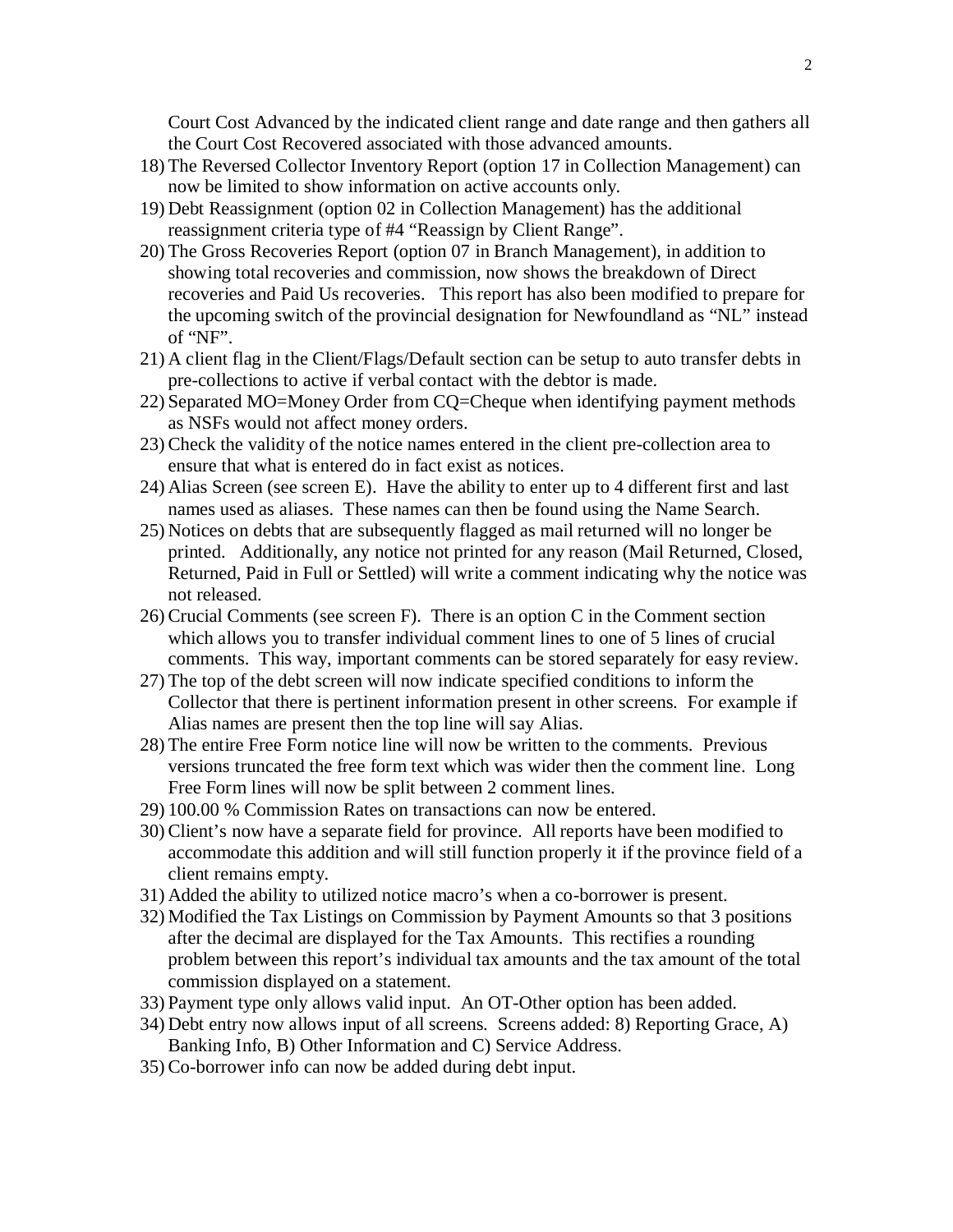- 36) Co-borrower addresses, SINs, phone numbers and names are now included in the Search Databases. Co-borrower names can still be searched separately using the Coborrower Search.
- 37) Added many new notice macros including macros to display letters with French accents.
- 38) Added Final Demand Notices.
- 39) The Historical Statistical Report can now go to disk.
- 40) The Client Number on a client can be changed in the Client Master using the A)ction menu, as long as there is no debts associated with the client.
- 41) Added a flag to the client master that allows the NSF transactions and the corresponding Paid Us transactions from the statement. This is useful for those clients that do not want to see NSFs on their statement.
- 42) Added a flag to allow clients to be designated as a 'Mirror' client. The purpose of the Mirror client is to track financial information that the client does not want to see on the statement. Currently the Mirror client only works with certain specialized Variable Date Statement types.
- 43) The Audit Function Menu (#20 in the Management Menu) has six new items:
	- 05...Open Inventory By Province
	- 06...Recoveries By Client vs Forwarded Agencies
	- 07...Duplicate Name Checker
	- 08...Court Cost Financing Report
	- 09...Count Debts with Payments
	- 10...Balance Range Search
	- 11...Whip List Distribution
	- See individual menu items for more details.
- 44) The Court Cost Advanced Report now has a second version, Court Costs Recovered, in addition to its original version, Court Costs Contraed.
- 45) All notice codes now have an optional free form section. This allows for the entry of up to 10 lines of whatever you wish. The lines entered will print at the specified location on all notices that use that notice code. You can use this to print an alternate branch address on your notices for example.
- 46) Up to 9999 comments can now be entered per debt.
- 47) Cobo's can now be specified as either Commercial or Retail, independent of what the main debt is. I.E. You can have a Retail Cobo on a Commercial debt.
- 48) A Branch Master flag can now be turned on to allow interest to be calculated on debts that are still in pre-collect or final demand. The interest calculator used wait until the debt was moved to a regular debt and then calculate the interest from the specified start interest date (usually the list date).
- 49) A comment is written when a Co-Borrower is entered.
- 50) A comment is written when a debt is multiple referenced.
- 51) Ability to Enter/Edit own status codes (see option # 19 in Collection Management).
- 52) Ability to Close Co-Borrowers.
- 53) Audit Reassignment can now include/exclude debts with actual payments and can limit the number of debts being actually reassigned. Also designed a 3 choice scenario whereby debts reassigned MUST be included, COULD be included or are to be EXCLUDED.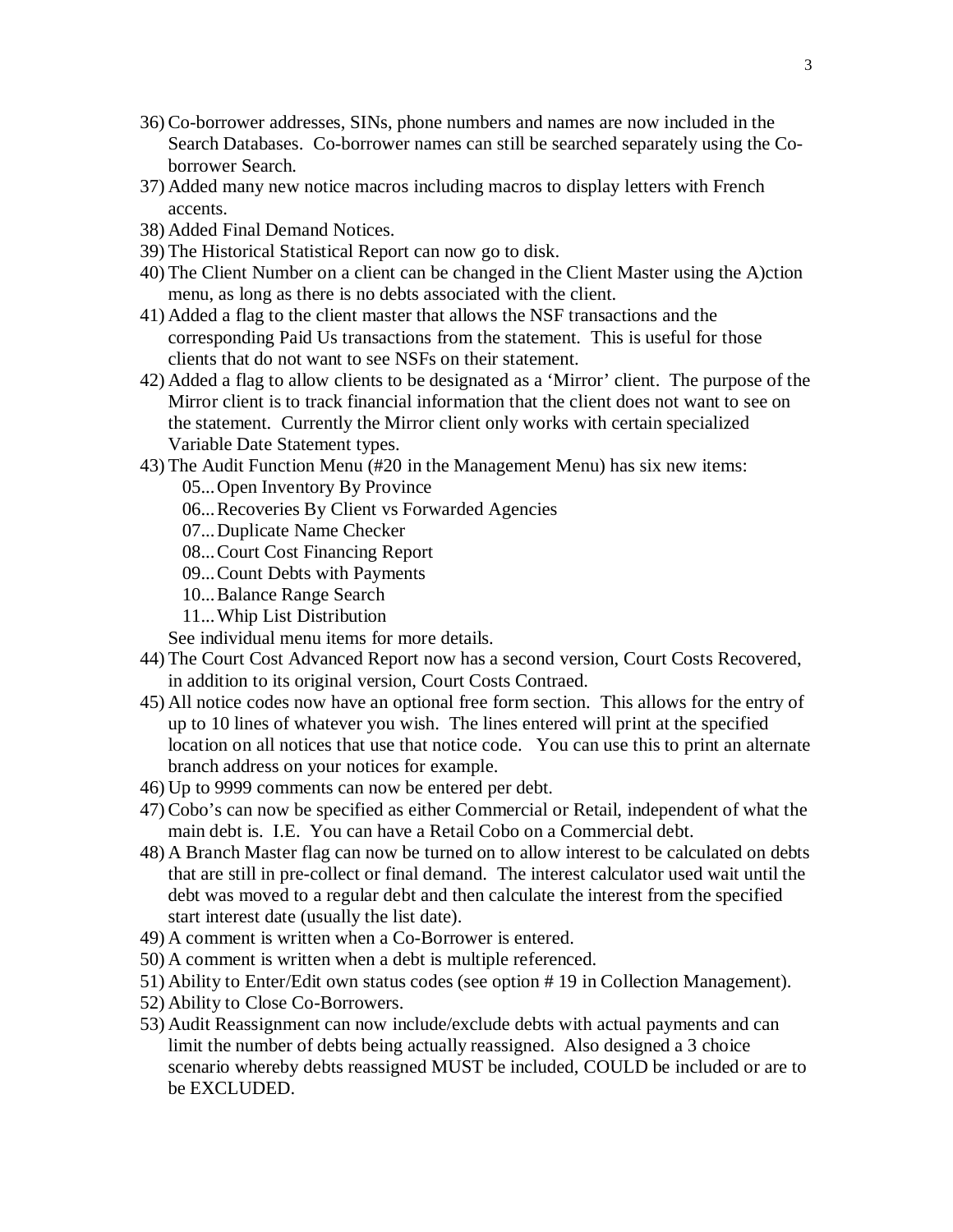- 54) The Reversals on Statement Calculations will use the holdback dates if the date of transaction entry precedes it otherwise the normal entry date will be maintained.
- 55) Taxes will no longer be included in the Reversal and Correction balancing of billings.
- 56) The ability to display the mid month cheque and remittance amounts for standard statements has been added to the accounting menu (see option # 19 in the Accounting Menu).
- 57) Added an Alternate Location and Address section in the Branch Master's main screen. Currently used if you want the return address on some of your notices to be directed to an alternate address.
- 58) Added a new Branch Heading choice (# 4) which will redirect debtor notices in the Province of PQ to the alternate Branch Name and Address.
- 59) Added the ability to (Q)uit out of the Historical Payable Display instead of having to scroll through all the cheques.
- 60) Added Range Totals for the Summary section of the Collector Activity Report. Also eliminated the display of the overflow amounts (the \*\*\*\*\*\*\*\*\*\*\*) when an average amount attempts division with a 0.
- 61) Added Range Totals in the Collector Activity Summary Report (option 10 in Collection Management).
- 62) Added Grand Totals to the Collector Summary Report (option 22 in Collection Management).
- 63) When a debt is being scheduled for the current day a little windowed box now displays showing the Systems current time as a reference to the Collector as they enter their scheduling time.
- 64) The Global Scheduling routine can now be limited by a list date range on the debt and the number to reschedule has been changed to an option on a requirement.
- 65) Hot Calls (see separate instructions).
- 66) Added total dollar amounts to both the screen and printed version of the Precollection Inventory Report.
- 67) Option 13 the Court Cost Advanced Report in Financial Management now more clearly indicates that it includes Legal Fees (type N) transactions.
- 68) The Debt Acknowledgement Report now writes a comment to the client when it is run.
- 69) In the Collector Activity report when a range totals are now provided in the Summary report.
- 70) Use Actual Description for Miscellaneous Fees on the Statement.
- 71) Court Cost Advanced Report now informs the user that it includes Legal Fees.
- 72) Expanded the display fields for the Collector Calendar.
- 73) Option available for printing the extended status on a third line of the Collector Inventory.
- 74) Added Grand Totals to the Collector Summary Report.
- 75) The Credit Report screen will display Score Values when applicable.
- 76) Created a Client grouped Daily Summary report.
- 77) Internet forwarding can be set for an Immediate transfer instead of waiting until 3:00 am via a modem transfer.
- 78) Added U.S. states to the Gross Recovery stat routine.